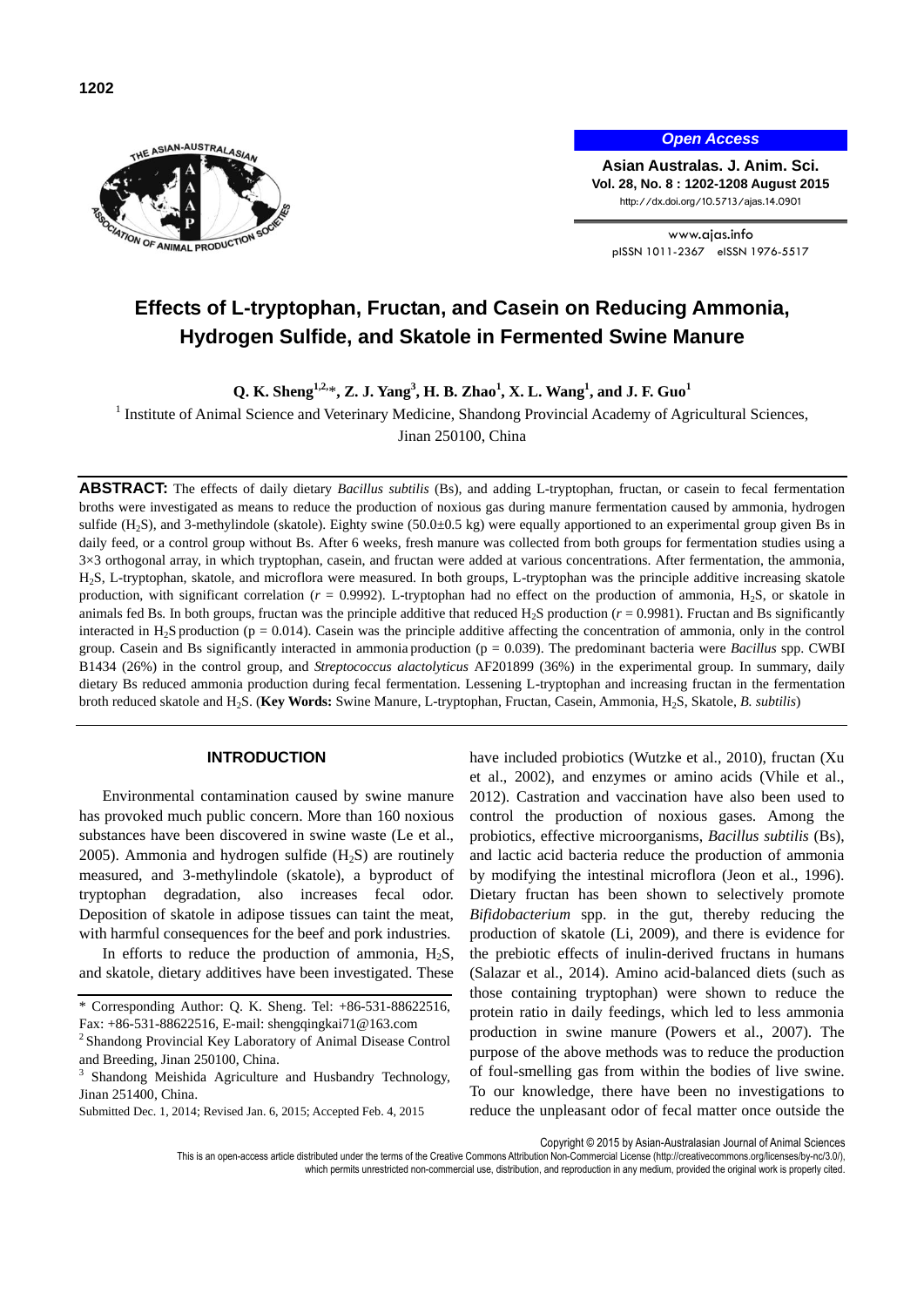body, i.e., conducted *in vitro*.

The present study evaluated the effects of externally applied tryptophan, fructan, or casein on manure fermentation, and noted the interactions among these additives and dietary Bs. Our results should provide a solid reference for studies aimed at reducing the odor of fecal waste outside the live swine body.

#### **MATERIALS AND METHODS**

The Animal Welfare Committee of Shandong Academy of Agricultural Sciences reviewed and approved the study protocol.

#### **Materials**

Eighty Duchangda Sanyuan commercial hybrid pigs  $(50\pm0.5 \text{ kg})$  were purchased from Shangdong Lvan (Jinan, China). Bs  $(10^9 \text{ CFU/g})$  was purchased from Shandong Huamu Tianyuan Nongmu (Jinan, China).

#### **Experimental design**

The 80 pigs were randomly divided into an experimental group and a control group  $(n = 40, \text{ each})$ , constituting four replicates in each group and ten pigs in each replicate. Both groups were raised on a concrete floor. Pigs in the experimental group  $(Bs<sup>+</sup>)$  were given a cornsoybean basal diet supplemented with 0.2% Bs. The control group (Bs– ) received the same diet, but without the bacteria. The basal diet was prepared in accordance with the China feeding standard for swine (NY/T65-2004).

After 6 weeks, fresh manure was quickly collected, before feeding in the morning, from 2 randomly selected pigs in each replicate for subsequent studies (Yokoyama and Carlsonet, 1974). In brief, 280 g of each fecal sample was first suspended in 2.8 L anaerobic mineral buffer (5.0 g/L NaHCO<sub>3</sub>, 0.9 g/L NaCl, 0.9 g/L (NH<sub>4</sub>)<sub>2</sub>SO<sub>4</sub>, 0.45 g/L KH<sub>2</sub>PO<sub>4</sub>, 0.45 g/L K<sub>2</sub>HPO<sub>4</sub>·3H<sub>2</sub>O, 0.03 g/L CaC1<sub>2</sub>·2H<sub>2</sub>O, 0.02 g/L MgCl<sub>2</sub>, 0.01 g/L MnSO<sub>4</sub>·4H<sub>2</sub>O, 0.01 g/L CoCl<sub>2</sub>·6H<sub>2</sub>O, 0.01 g/L FeSO<sub>4</sub>·7H<sub>2</sub>O, 0.1 g/L cysteine). The suspensions were subsequently transferred to sterile plastic bags filled with  $CO<sub>2</sub>$ , thoroughly shaken for 5 min, and filtered through 6 layers of gauze to remove small particles. The filtrate from each suspension was distributed into 27 aliquots with 100 mL in each flask, and divided into 9 groups based on the amounts of L-tryptophan, fructan, or casein added to each flask (Table 1). The broths were incubated anaerobically for 24 h at 38°C. A 20-mL sample was taken from each flask to measure the gas composition. One milliliter of clear fermented broth was separately taken from both the  $\text{Bs}^+$  and  $\text{Bs}^-$  samples (the blank, containing no added L-tryptophan, fructan, or casein, broth 1 in Table 1), mixed, and stored at –20°C for microflora isolation and

**Table 1.** The doses of L-tryptophan, fructan and casein in pig manure fermentation broths

| Group number | L-tryptophan | Casein $(\%)$ | Fructan $(\%)$ |
|--------------|--------------|---------------|----------------|
| 1            |              |               |                |
| 2            | 0            | 0.125         | 0.75           |
| 3            | 0            | 0.25          | 1.5            |
| 4            | 0.05         | 0             | 0.75           |
| 5            | 0.05         | 0.125         | 1.5            |
| 6            | 0.05         | 0.25          | 0              |
| 7            | 0.1          | $\theta$      | 1.5            |
| 8            | 0.1          | 0.125         |                |
| 9            | 0.1          | 0.25          | 0.75           |

identification.

#### **Measurement of substances in the noxious gas**

The fermented broth samples were measured after filtration through a 0.45-μm organic membrane. Ammonia was measured by the Nessler reagent colorimetric method. H2S was quantified via sulfate-iodometric titration. Ltryptophan and skatole were measured using highperformance liquid chromatography, with reference to Li (2009), and conducted at the Center for Food Quality Supervision and Testing Ministry of Agriculture (Jinan, China).

## **Isolation and identification of fecal bacteria in the fermentation broth**

Genomic DNA of fecal bacteria was purified using an OMEGA Stool DNA kit (Omega Bio-Tec, Norcross, GA, USA). Using V3-340F (5'-FAM-TCCTACGGGAGGCA GCAGT-3') and V3-532R (5'-TCCTACGGGAGGCAGC AGT-3') as universal primers, the V3 region of 16S rDNA was amplified through fluorescence-based polymerase chain reaction-single-strand conformation polymorphismfragment length polymorphism (F-PCR-SSCP-FLP) methods, as described by Zhang et al. (2000). The 195-bp PCR products were analyzed with an Applied Biosystems 3730xl DNA Analyzer (Applied Biosystems, Carlsbad, CA, USA, 96-capillary array), in which the amount of each specific bacteria was quantified by the area size of their corresponding peaks. The 16S rDNA clone library (target fragment size 1.6 kb) was constructed by amplifying the 16S rDNA region of each bacteria using the V3 region fluorescent-labeled primers. The PCR products were purified and sequenced at the Biotechnology Research Center, Shandong Academy of Agricultural Sciences. All the sequences were BLASTed in the NCBI database to identify the bacterial species, and quantified using Mega6 software (http://www.megasoftware.net).

#### **Statistical analyses**

The amounts of ammonia,  $H_2S$ , and skatole of the  $Bs^+$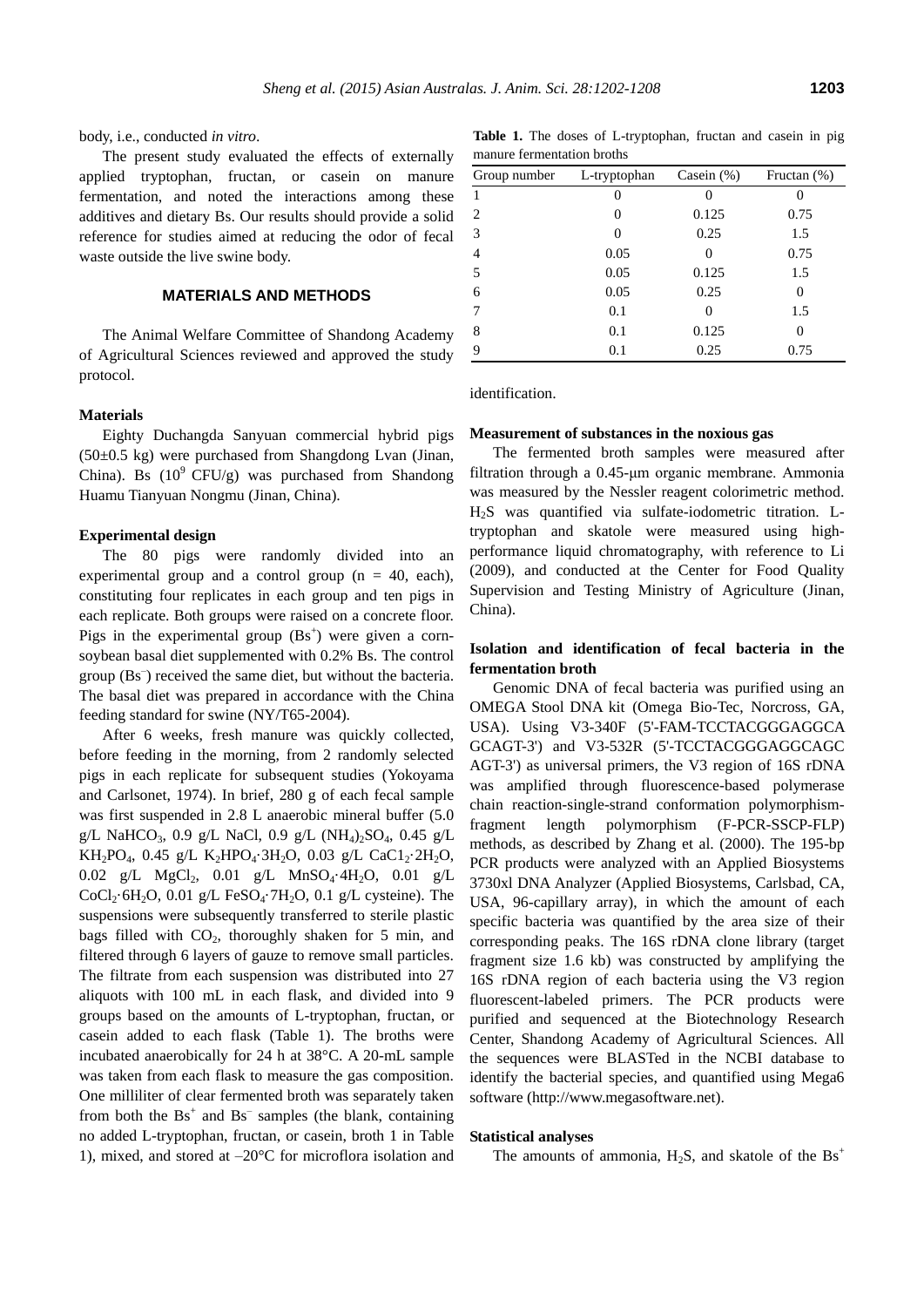**Table 2.** Quantification of ammonia, H<sub>2</sub>S and skatole after the manure fermentation

| Group           |          |                            |                          |                               | 4                        |                               | 6                             |                            |                            |                         |
|-----------------|----------|----------------------------|--------------------------|-------------------------------|--------------------------|-------------------------------|-------------------------------|----------------------------|----------------------------|-------------------------|
| NH <sub>3</sub> | $Bs(-)$  | $1.15 \pm 0.09$            | $1.05 \pm 0.10$          | $1.30 \pm 0.11$               | $1.17+0.09$              | $1.01 \pm 0.08$               | $1.68 \pm 0.11$               | $1.10+0.09$                | $0.86 \pm 0.09$            | $1.27 \pm 0.11$         |
| (g/L)           | $Bs (+)$ | $0.80 \pm 0.05^{\text{A}}$ | $0.47 \pm 0.04^{\rm A}$  | $0.62 \pm 0.03^{\rm A}$       | $1.06 \pm 0.06^a$        | $0.70 \pm 0.05^{\text{A}}$    | $0.62 \pm 0.04^{\rm A}$       | $0.97+0.04^a$              | $0.78 \pm 0.03^{\text{a}}$ | $0.84 \pm 0.03^{\rm A}$ |
| $H_2S$          | $Bs(-)$  | $0.46 \pm 0.03$            | $0.33 \pm 0.02$          | $0.38 \pm 0.03$               | $0.36 \pm 0.02$          | $0.35 \pm 0.02$               | $0.42+0.03$                   | $0.41 + 0.03$              | $0.37+0.03$                | $0.36 \pm 0.03$         |
| (mg/L)          | $Bs (+)$ | $0.41 + 0.03^a$            | $0.24 \pm 0.02^{\rm A}$  | $0.35 \pm 0.02^a$             | $0.30+0.03^a$            | $0.29 \pm 0.02^{\rm A}$       | $0.39+0.02^a$                 | $0.36 \pm 0.03^{\text{a}}$ | $0.35 \pm 0.02^{\text{a}}$ | $0.27 \pm 0.02^{\rm A}$ |
| Trp             | $Bs(-)$  | $30.70 \pm 1.12$           | $17.25 \pm 0.96$         | $27.92 + 1.16$                | $27.33 + 1.12$           | $36.74 + 1.33$                | $30.04 + 1.19$                | $28.56 + 1.05$             | $36.01 + 1.10$             | $32.53+0.97$            |
| (mg/L)          | $Bs (+)$ | $18.46 \pm 1.18^{\rm A}$   | $14.90 \pm 1.14^a$       | $20.49 + 0.97$ <sup>a</sup>   | $13.03+1.08A$            | $17.16 + 1.15^{\text{A}}$     | $14.62+1.16^{\rm A}$          | $19.37 + 1.17A$            | $19.52 + 1.06A$            | $23.99+1.21^{\text{A}}$ |
| Skatole         | $Bs(-)$  | $83.94 \pm 1.25$           | $95.67 \pm 1.42$         | $93.83 + 1.03$                | $99.96 + 1.07$           | $114.24 + 1.25$               | $101.88 + 1.36$               | $90.15 + 1.21$             | $93.10+0.94$               | 112.19+1.36             |
| (mg/L)          | $Bs(+)$  | $52.91 + 1.21^{\text{A}}$  | $71.41 \pm 1.44^{\rm A}$ | $84.30 \pm 1.31$ <sup>a</sup> | $87.50 \pm 1.04^{\circ}$ | $89.86 \pm 1.56$ <sup>A</sup> | $94.57 \pm 1.33$ <sup>a</sup> | $83.96 \pm 1.35^{\circ}$   | $82.7 + 1.25$ <sup>a</sup> | $72.41 + 1.05A$         |

<sup>a</sup> Means bearing different superscripts in a column differ significantly ( $p<0.05$ ).

<sup>A</sup>Means bearing different superscripts in a column differ significantly ( $p<0.01$ ); n = 8.

and Bs– groups were compared using one-way analysis of variance and Student's *t*-test. A probability (p) value less than 0.05 was the standard for significance. The generalized linear model procedure (PROC GLM) was used in the  $3\times3$ orthogonal experimental design, to analyze the average k values and the residual R values. Duncan's method was used for multi-comparisons ( $p = 0.05$ ). SAS (V9.1) was used for statistical analyses. Data are presented as means± standard error of the mean.

#### **RESULTS**

# **Effect of different additives on ammonia, H2S, and skatole production**

The amounts of ammonia,  $H_2S$ , tryptophan, and skatole produced in the fermentation broths prepared from fecal samples from pigs given Bs  $(Bs<sup>+</sup> group)$  were significantly lower than that of pigs of the control group (Bs<sup>-</sup>). This suggests that the addition of Bs in the diet was associated with reduced ammonia,  $H_2S$ , tryptophan, and skatole production in the fermentation broths (Table 2).

## **Effect of different added substances on the residual Rvalue of noxious gas**

Casein showed the largest R-value to the ammonia in the fermentation broth in the  $\text{Bs}^+$  group, and L-tryptophan resulted in the largest  $R$  in the  $Bs^-$  group (Table 3). This indicated that the main experimental additives affecting the  $Bs<sup>+</sup>$  and  $Bs<sup>-</sup>$  groups were different. In the production of H<sub>2</sub>S, fructan resulted in the largest R-value in both groups, which indicated that fructan was the main substance that affected the production of  $H_2S$ . In the result regarding tryptophan, Ltryptophan showed biggest R-value in both groups, indicating that external added tryptophan was the main cause for the tryptophan in the fermentation broth. For skatole, external L-tryptophan showed the biggest R-value, which indicated that external L-tryptophan was the main affecting element.

Regarding the effect of adding casein to the fermentation broth on ammonia production, there was no correlation ( $r = -0.1551$ ) between Bs<sup>+</sup> group (k1>k2>k3) and the Bs– group (k1>k3>k2; Table 4). This shows that the effects of casein at different concentrations were different in the  $Bs$ + group and the  $Bs^-$  group. Fructan at different

**Table 3.** Effect of different additional substances on the residual R-value of noxious gas

| R-value         |                        | $Bs(+)$        |                | $Bs(-)$               |                |                     |
|-----------------|------------------------|----------------|----------------|-----------------------|----------------|---------------------|
|                 | $L-Trp$                | Casein         | Fructan        | $L-Trp$               | Casein         | Fructan             |
| NH <sub>3</sub> | $0.30+0.03A$           | $0.17+0.02$    | $0.15+0.02$    | $0.19 + 0.04$         | $0.39+0.04A$   | $0.10+0.02$         |
| $H_2S$          | $0.01 + 0.03$          | $0.06 + 0.01A$ | $0.08 + 0.01A$ | $0.01 + 0.01$         | $0.04 + 0.01$  | $0.07+0.02^{\rm A}$ |
| Trp             | $6.02 + 2.09A$         | $2.51 + 1.01$  | $1.47+0.77$    | $7.08 + 2.32^{\rm A}$ | $1.30+0.81$    | $6.54+1.80^{\rm A}$ |
| Skatole         | $21.10 + 2.74^{\rm A}$ | $8.97 + 1.93$  | $8.93 + 1.69$  | $14.21 + 1.73^a$      | $11.28 + 1.44$ | $9.63 + 1.87$       |

<sup>a</sup> Means bearing different superscripts in a row differ significantly ( $p<0.05$ ).

<sup>A</sup>Means bearing different superscripts in a row differ significantly ( $p<0.01$ ); n = 8.

| <b>Table 4.</b> Effect of different additional substances on the k-value of noxious gas |  |
|-----------------------------------------------------------------------------------------|--|
|-----------------------------------------------------------------------------------------|--|

| k-value |                          | Effect of casein on ammonia |                 | Effect of fructan on $H_2S$ | Effect of L-tryptophan on skatole |                        |
|---------|--------------------------|-----------------------------|-----------------|-----------------------------|-----------------------------------|------------------------|
|         | $Bs(-)$                  | $Bs(+)$                     | $Bs(-)$         | $Bs(+)$                     | $Bs(-)$                           | $Bs(+)$                |
| k1      | $1.13+0.14^a$            | $0.87+0.11^{A}$             | $0.42 + 0.08A$  | $0.38 + 0.07^{\rm A}$       | $91.15 + 1.36$                    | $69.54 + 1.01$         |
| k2      | $0.97+0.011$             | $0.71 + 0.09$               | $0.35+0.09$     | $0.30 + 0.06$               | $105.36 + 1.42^{\text{A}}$        | $90.64 + 1.24^{\rm A}$ |
| k3      | $1.36 + 0.15^{\text{A}}$ | $0.70 + 0.08$               | $0.38 + 0.08^a$ | $0.33+0.06^a$               | $98.48 + 1.16^a$                  | $79.69 + 0.99^a$       |

<sup>a</sup>Means bearing different superscripts in a column differ significantly ( $p<0.05$ ).

<sup>A</sup>Means bearing different superscripts in a column differ significantly ( $p<0.01$ ); n = 8.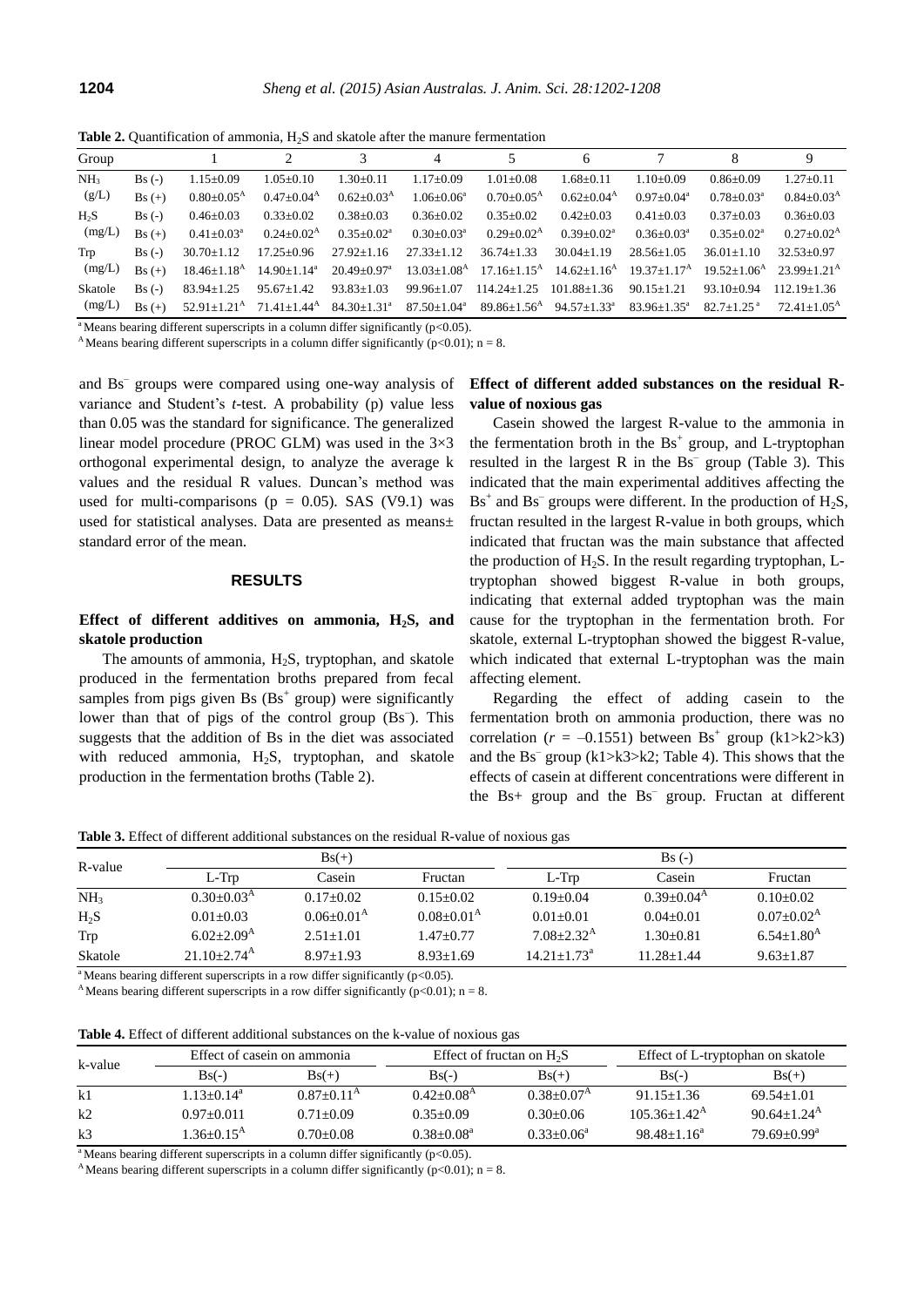concentrations showed similar effects on  $H_2S$ , since the two effects (both k1 $>\kappa$ 3 $>\kappa$ 2) were highly correlated ( $r =$ 0.9981); k1 was higher than k3 in both groups ( $p<0.05$ ), which indicated that the 1.5% added fructan reduced the  $H<sub>2</sub>S$  levels in both the  $Bs<sup>+</sup>$  and  $Bs<sup>-</sup>$  groups. Tryptophan showed similar effects on skatole (both k2>k3>k1,  $r =$ 0.9992), and k1 was lower than k3 in both groups ( $p<0.05$ ). This indicated that the 0.1% added tryptophan increased the concentrations of skatole in both the  $\text{Bs}^+$  and  $\text{Bs}^-$  groups.

## **Correlation between externally added substances and**  *Bacillus subtilis*

In the  $\text{Bs}^+$  group, there were no associated changes between externally added L-tryptophan and ammonia,  $H_2S$ , tryptophan, or skatole production (p>0.05; Table 5). There was significant correlation between casein and Bs in the production of ammonia ( $p = 0.0395$ ), as well as between fructan and Bs on the production of H<sub>2</sub>S ( $p = 0.0141$ ).

## **Microflora in then non-supplemented (blank) fermented manure broth**

In the blank broth (i.e., with no added L-tryptophan, fructan, or casein) of the  $\text{Bs}^+$  group, the predominant bacteria were *Streptococcus alactolyticus* AF201899 (36%), *Lactobacillus amylovorus* (16%), *Bacteroidetes* bacterium  $(11\%)$ , and *B. asahii* strain MA001 (9%). In the Bs<sup>-</sup> group, the dominate bacteria in the blank broth were *Bacillus* spp. CWBI B1434 (26%), *Bacteroidetes* spp. (18%), and *Lysinibacillus sphaericus* strain 13651V (6%). There were also uncultured bacteria without clear identification that

**Table 5.** Correlation of different additional substances and *Bacillus subtilis*

| Interaction |         | NH <sub>3</sub> | H <sub>2</sub> S | Trp    | Skatole |
|-------------|---------|-----------------|------------------|--------|---------|
| p-value     | $L-Trp$ | 0.3591          | 0.9501           | 0.2559 | 0.7779  |
|             | Casein  | 0.0395          | 0.9505           | 0.9244 | 0.9479  |
|             | Fructan | 0.8594          | 0.0141           | 0.5466 | 0.4016  |

**Table 6.** The dominant bacteria in blank fermentation broths

constituted a high percentage in both groups. The differences in bacterial composition indicated that Bs significantly affected the species of microflora in the fermented manure broth (Table 6).

## **DISCUSSION**

The ammonia,  $H<sub>2</sub>S$ , and skatole produced during pig raising not only adversely affect the growth of pigs, but also contaminate the environment and harm human health. In this study, we found that incorporating Bs in the pigs' daily feed significantly reduced the concentrations of ammonia, H2S, and skatole in the manure fermentation broth. Moreover, adding external L-tryptophan increased the production of skatole in the manure fermentation broths. Fructan inhibited the production of  $H_2S$ . The effect of casein to the ammonia production depended on the presence of Bs. These discoveries provide an important reference for the control of noxious gases.

# **Effects of** *Bacillus subtilis* **on the production of ammonia, H2S and skatole in the fermented broth**

Bs is routinely added to the daily swine diet to reduce the production of noxious gas. In the present study, ammonia production from fermentation broths prepared from the fecal matter of pigs given Bs was also reduced compared with that of pigs of the control group, which is consistent with the results of Kim et al. (2005). This may be because Bs secretes proteases that degrade proteins which otherwise transition to ammonia (Zhang et al., 2009). It is also possible that Bs promotes the presence of *Lactobacillus amylovorus* in the microflora (Su et al., 2006), which produces amylase (Eom et al., 2009) that facilitate the breakdown of ammonia.

Consistent with the discovery of Lee et al. (2009), in the present study dietary Bs was also associated with less  $H_2S$ production from the fermentation broths, compared with the

|                     | Num        | <b>Size</b> | Strain name                             | Proportion (%) |
|---------------------|------------|-------------|-----------------------------------------|----------------|
| Blank control group | 1. PCR.fsa | 170.52      | Uncultured bacterium                    | 15             |
|                     | 2. PCR.fsa | 171.9       | Uncultured bacterium                    | 13             |
|                     | 3. PCR fsa | 172.88      | <i>Lactobacillus sp. DJF_RP24</i>       | 5              |
|                     | 4. PCR.fsa | 189.61      | Uncultured bacterium                    | 17             |
|                     | 5. PCR fsa | 192.43      | Lysinibacillus sphaericus strain 13651V | 6              |
|                     | 6. PCR fsa | 193.37      | Bacillus sp. CWBI B1434                 | 26             |
|                     | 7. PCR.fsa | 194.5       | Uncultured Bacteroidetes bacterium      | 18             |
| Blank test group    | 1. PCR.fsa | 168.22      | Uncultured bacterium clone              | 12             |
|                     | 2. PCR.fsa | 169.98      | <i>Bacillus asahii strain MA001</i>     | 9              |
|                     | 3. PCR.fsa | 187.49      | Uncultured bacterium clone              | 16             |
|                     | 4. PCR.fsa | 191.15      | Lactobacillus amylovorus                | 16             |
|                     | 5. PCR.fsa | 193.34      | AF201899 Streptococcus alactolyticus    | 36             |
|                     | 6. PCR.fsa | 194.3       | Uncultured Bacteroidetes bacterium      | 11             |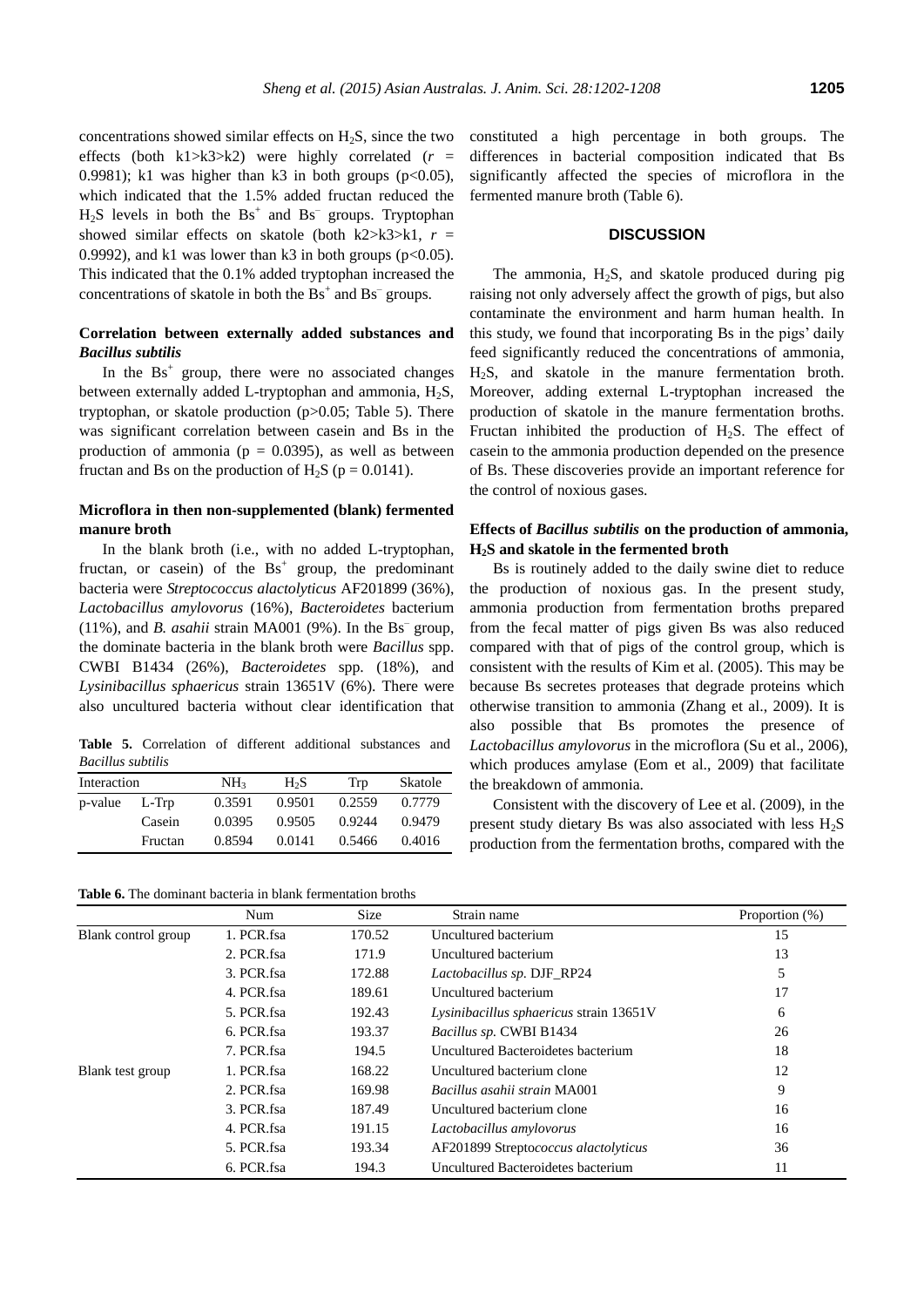control group. This reduction may be caused by metabolites of Bs that contain catalase and oxidase, which decrease the production of H<sub>2</sub>S (Yumoto et al., 2004).

In the present study, dietary Bs was also associated with less skatole produced by the fermentation broths, compared with the control group. It was reported previously that bacteria could affect the pathway of skatole formation by way of tryptophan metabolism (Li, 2009; Vhile et al., 2012), although the microorganisms tested were not Bs. The identity of the microorganisms responsible for the conversion of tryptophan to skatole has not been established. However, bacteria known to facilitate the degradation of skatole are: lactic acid bacteria 11201 (Yokoyama et al., 1983), *Clostridium drakei* and *C. scatologenes* (Whitehead et al., 2008), *C. disporicum* (Li, 2009), and *C. scatologenes* ATCC 25775 (Doerner et al., 2009).

The predominant bacteria discovered in the manure broth in this study were *Streptococcus alactolyticus* AF201899 and *Lactobacillus amylovorus*. No reports regarding the function of *Streptococcus alactolyticus* AF201899 have been published previously. Rinkinen et al. (2004) demonstrated that *S. alactolyticus* was the predominant lactic acid bacteria in the empty intestine and feces. *S. alactolyticus* could secret β-glycoside hydrolase, αgalactosidase, amylase, urease, acidic galactose, and galactosidase.

It has also been reported that lactic acid in the daily diet could reduce skatole production in the gut (Nowak and Libudzisz, 2009). Investigated as a probiotic, *L. amylovorus* secreted lactic acid and amylase (Eom et al., 2009) and promoted the growth of lactobacilli and bifidobacteria when galactooligosaccharides and *Bifidobacterium* were added to an *in vitro* model of the large intestine (Martinez et al., 2013). *L. amylovorus* was not found to degrade skatole directly. Skatole could be degraded *in vitro* by *Streptococcus* 6020 (Li, 2011). The effect of *S. alactolyticus* AF201899, *L. amylovorus*, and *Bacillus* MA001 need further investigation.

In this study, the effect of Bs in reducing ammonia,  $H_2S$ , and skatole occurred in the swine gut, in the *in vitro* manure fermentation process, or both. Suárez-Estrella et al. (2013) reported that Bs could reduce changes in bacterial species during vegetable anaerobic composting, but there are no reports on the amount of ammonia,  $H_2S$ , or skatole. In the present study, some isolated bacteria could not be grown in culture, which is consistent with the general knowledge that there are many undiscovered bacteria in the swine intestine. Further investigations are needed to elucidate the effect of Bs on the production of ammonia,  $H_2S$ , and skatole.

## **Effect of added L-tryptophan, casein, and fructan on ammonia, H2S and skatole production**

main variant that affected ammonia production in the  $\text{Bs}^+$ group, but not the Bs– group. No significant interaction was observed between tryptophan and Bs, indicating that added tryptophan might affect the nitrogen level in feces through other bacteria. Pierce et al. (1931) discovered that yeast might enhance nitrogen and indole production; added tryptophan, cysteine, and phenylalanine inhibited ammonia production in feces. There has been no report regarding whether added tryptophan could affect the production of H2S in swine manure. In our study, added tryptophan was not the main element affecting the production of  $H_2S$ .

We found that added tryptophan was the main variant affecting the amount of tryptophan and skatole produced in the fermented manure broth. This is consistent with the previous discovery that skatole in swine blood could be increased by injecting tryptophan into the swine appendix (Jensen, 2006). However, it was also found that addition of tryptophan into the daily diet had no significant effect on the level of skatole (Wesoly and Weiler, 2012). The differences might be caused by how the tryptophan was acquired by the swine or how it interacted with the manure. Wesoly and Weiler (2012) indicated that the insignificance of dietary tryptophan might be because tryptophan might be absorbed by the small intestine, instead of being utilized by bacteria in the colon. In the present study, added Ltryptophan showed no significant effect on skatole in either the Bs<sup>+</sup> or Bs<sup>-</sup> group (same k value,  $r = 0.9992$ ), indicating that the fermentation of Bs in the intestine might not be simulated by the fermentation of tryptophan *in vitro*.

In this study, casein was the main factor affecting ammonia production in the control group, but was not significant for  $H<sub>2</sub>S$  production, which is consistent with the reports of Powers et al. (2007). They showed that a diet balanced in amino acids with low crude proteins helped to reduce the ammonia level in feces, but exhibited no effect on  $H_2S$ . We found that the combination of dietary Bs with casein added to the fermentation broth was significantly associated with a reduction in ammonia ( $p = 0.0395$ ), but not H<sub>2</sub>S ( $p = 0.9505$ ) produced from the fermentation broth. This was in accord with the various effects of different concentrations of casein on ammonia production in both the Bs<sup>+</sup> and Bs<sup>-</sup> groups ( $r = -0.1551$ ). The effect of casein on ammonia production may be related to the protease secreted by Bs. Casein was not the main additive to affect skatole production. This is consistent with the conclusion of Lin et al. (1992) that daily diet had no effect on the production of skatole. Lundstrma et al. (1994) reported that an increase in the concentration of skatole did not correlate with an increase of protein. Casein or dietary proteins could result in changes in the microbiota in the intestine and therefore affect the fermentations (An et al., 2014).

In the present study, tryptophan as an additive was the increasing the amount of beneficial bacteria (Salazar et al., Fructan, as a probiotic, modifies the microflora by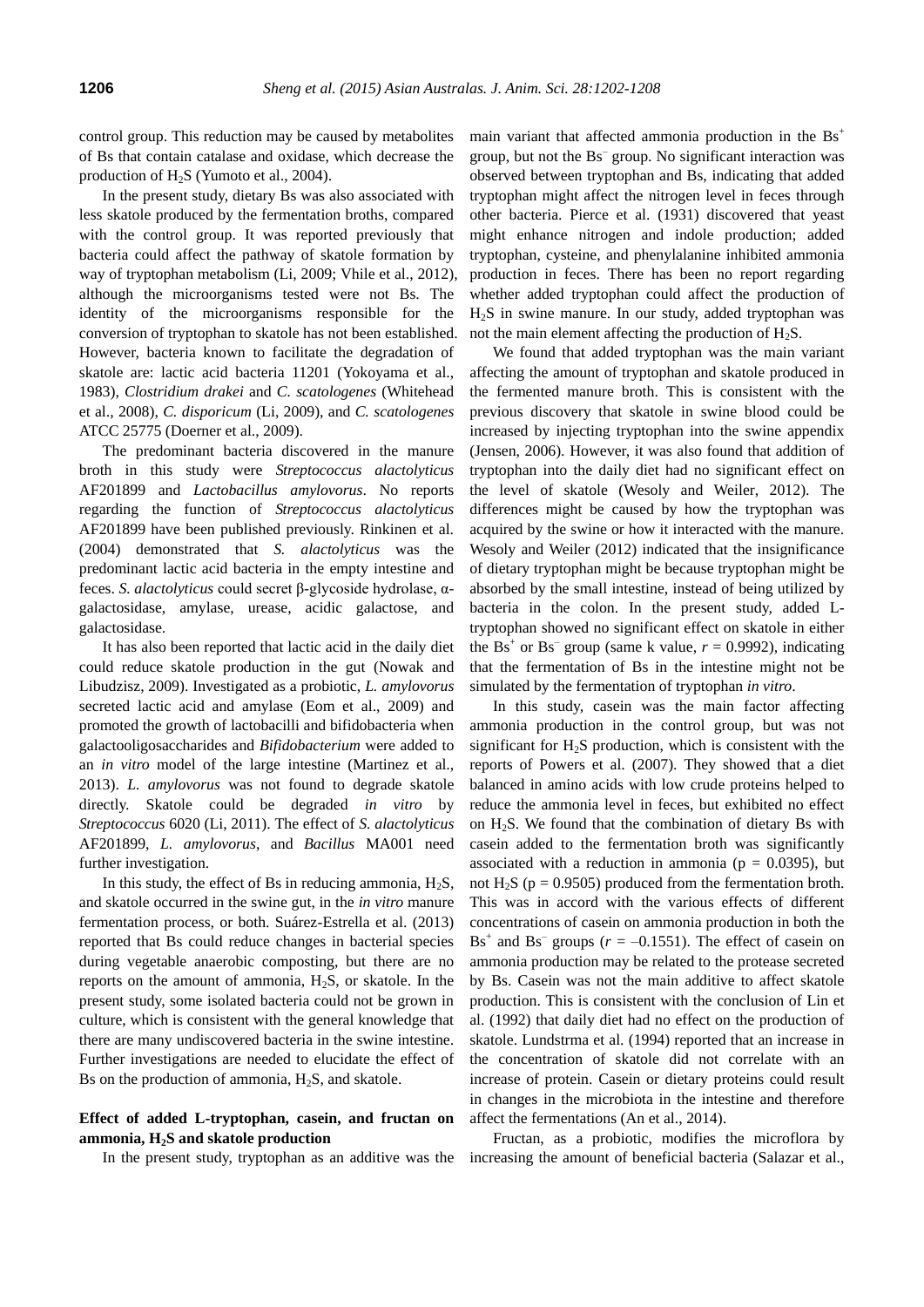2014). In the present study, the addition of fructan to fermentation broths was associated with a reduction in  $H_2S$ , which correlated with the addition of dietary Bs. This is similar to a previous study (Zhao et al., 2013), which reported that a 1% addition of fructan had no effect on fertility, but lactic acid bacteria dramatically increased, with a significant decrease in *E. coli* (p<0.001); the amount of ammonia,  $H<sub>2</sub>S$ , and organosulfur significantly decreased (p<0.05). Fructan had similar effects on  $H_2S$  in both the  $Bs^+$ and  $\text{Bs}^-$  groups of the present study ( $r = 0.9981$ ), indicating that Bs did not affect the amount of  $H_2S$ . However, fructan did not significantly affect skatole, which is consistent with the conclusion drawn by Xu et al. (2002). They observed that 0.5% to 1% fructan increased the amount of indole, but not skatole, perhaps because the pH change resulted in a difference in the microbiota. In our research, although the microbiota of the  $\text{Bs}^+$  and  $\text{Bs}^-$  groups differed, we regret that the pH was not measured.

In this study, Bs was added to the diet, and not directly to the fecal fermentation broths. In fact, Bs can also be added directly to the broths. The production of crude proteins in fecal broth depended on the amount of casein added. Further study is required to determine the optimal means of introducing Bs to fermentations broths, and its interactions with different protein, tryptophan, and fructan concentrations.

#### **CONCLUSION**

Adding L-tryptophan to fecal fermentation broths increased production of skatole. Adding fructan to the broths reduced the production of  $H_2S$ . The effect of casein on ammonia depended on the addition of Bs in the daily diet. Daily dietary Bs reduced the production of ammonia, H2S, and skatole in fecal fermentation broths.

# **ACKNOWLEDGMENTS**

The authors would like to acknowledge Medjaden Bioscience for their assistance in manuscript preparation. This project was supported by a grant from the National Natural Science Foundation of China (31172245).

#### **REFERENCES**

- An, C., T. Kuda, T. Yazaki, H. Takahashi, and B. Kimura. 2014. [Caecal fermentation, putrefaction and microbiotas in rats fed](http://link.springer.com/article/10.1007/s00253-013-5271-5)  [milk casein, soy protein or fish meal.](http://link.springer.com/article/10.1007/s00253-013-5271-5) Appl. Microbiol. Biotechnol. 98:2779-2787.
- Doerner, K. C., K. L. Cook, and B. P. Mason. 2009. [3-](http://onlinelibrary.wiley.com/doi/10.1111/j.1472-765X.2008.02502.x/full) [Methylindole production is regulated in](http://onlinelibrary.wiley.com/doi/10.1111/j.1472-765X.2008.02502.x/full) *Clostridium scatologenes* [ATCC 25775.](http://onlinelibrary.wiley.com/doi/10.1111/j.1472-765X.2008.02502.x/full) Lett. Appl. Microbiol. 48:125-132.
- Eom, H. J., J. S. Moon, E. Y. Seo, and N. S. Han. 2009. [Heterologous expression and secretion of lactobacillus](http://www.ncbi.nlm.nih.gov/pubmed/19618275)

[amylovorus alpha-amylase in leuconostoc citreum.](http://www.ncbi.nlm.nih.gov/pubmed/19618275) Biotechnol. Lett. 31:1783-1788.

- Jensen, B. 2006. [Prevention of boar taint in pig production.](http://www.biomedcentral.com/content/pdf/1751-0147-48-S1-S6.pdf)  [Factors affecting the level of skatole.](http://www.biomedcentral.com/content/pdf/1751-0147-48-S1-S6.pdf) Acta Vet. Scand. 48(Suppl 1):S6.
- Jeon, B. S., J. H. Kwag, Y. H. Yoo, J. O. Cha, and H. S. Park. 1996. Effects of feeding enzymes, probiotics or yucca powder on pig growth and odor-generating substances in feces. Korean J. Anim. Sci. 38:52-58.
- Kim, H. J., J. S. Woo, O. S. Kwon, B. J. Min, K. S. Shon, J. H. Jo, Y. J. Chen, and I. H. Kim. 2005. Effects of bacillus subtilis supplementation on egg quality, blood characteristics and fecal NH3-N in laying hens. Korean J. Poult. Sci. 32:9-14.
- Lee, S. J., N. H. Shin, J. U. Ok, H. S. Jung, G. M. Chu, J. D. Kim, I. H. Kim, and S. S. Lee. 2009. [Effects of dietary synbiotics](http://www.ajas.info/journal/view.php?number=22149)  [from anaerobic microflora on growth performance, noxious](http://www.ajas.info/journal/view.php?number=22149)  [gas emission and fecal pathogenic bacteria population in](http://www.ajas.info/journal/view.php?number=22149)  [weaning pigs.](http://www.ajas.info/journal/view.php?number=22149) Asian Australas. J. Anim. Sci. 22:1202-1208.
- Li, C. 2009. Effects of Dietary Fiber on Skatole Levels in Swine Body and the Underlying Regulatory Mechanisms. Ph.D Thesis, Zhejiang University, Hangzhou, China. VIII.
- Li, F. 2011. Degradation of Skatole That Caused Boar Taint by Lactic Acid Bacteria. Ph.D Thesis, Southwest University, Chongqing, China. 141-142.
- Lin, R. S., M. W. Orcutt, R. D. Allrich, and M. D. Judge .1992. [Effect of dietary crude protein content on skatole concentration](http://www.sciencedirect.com/science/article/pii/0309174092900294)  [in boar serum.](http://www.sciencedirect.com/science/article/pii/0309174092900294) Meat Sci. 31:473-479.
- Lundströma, K., B. Malmforsb, S. Sternb, L. Rydhmerb, L. Eliasson-Sellingc, A. B. Mortensend, and H. P. Mortensend. 1994. [Skatole levels in pigs selected for high lean tissue](http://www.sciencedirect.com/science/article/pii/0301622694900566)  [growth rate on different dietary protein levels.](http://www.sciencedirect.com/science/article/pii/0301622694900566) Livest. Prod. Sci. 38:125-132.
- Martinez, R. C. R., H. R. Cardarelli, W. Borst, S. Albrecht, H. Schols, O. P. Gutiérrez, A. J. H. Maathuis, B. D. G. de Melo Franco, E. C. P. De Martinis, E. G. Zoetendal, K. Venema, S. M. I. Saad, and H. Smidt. 2013. [Effect of](http://femsec.oxfordjournals.org/content/84/1/110.abstract)  [galactooligosaccharides and](http://femsec.oxfordjournals.org/content/84/1/110.abstract) *bifidobacterium animalis*Bb-12 on growth of *[lactobacillus amylovorus](http://femsec.oxfordjournals.org/content/84/1/110.abstract)* DSM 16698, microbial [community structure, and metabolite production in an](http://femsec.oxfordjournals.org/content/84/1/110.abstract) *in vitro* [colonic model set up with human or pig microbiota.](http://femsec.oxfordjournals.org/content/84/1/110.abstract) FEMS Microbiol. Ecol. 84:110-123.
- Nowak, A. and Z. Libudzisz. 2009. [Ability of probiotic](http://link.springer.com/article/10.1007/s00394-009-0030-1)  *lactobacillus casei* [DN 114001 to bind or/and metabolise](http://link.springer.com/article/10.1007/s00394-009-0030-1)  [heterocyclic aromatic amines](http://link.springer.com/article/10.1007/s00394-009-0030-1) *in vitro*. Eur. J. Nutr. 48:419-427.
- Powers, W. J., S. B. Zamzow, and B. J. Kerr. 2007. [Reduced crude](http://www.prairieswine.com/pdf/38782.pdf)  [protein effects on aerial emissions from swine.](http://www.prairieswine.com/pdf/38782.pdf) Appl. Eng. Agric. 23:539-546.
- Rinkinen, M. L., J. M. K. Koort, A. C. Ouwehand, E. Westermarck, and K. J. Björkroth. 2004. *[Streptococcus alactolyticus](http://femsle.oxfordjournals.org/content/230/1/35.abstract)* is the [dominating culturable lactic acid bacterium species in canine](http://femsle.oxfordjournals.org/content/230/1/35.abstract)  [jejunum and feces of four fistulated dogs.](http://femsle.oxfordjournals.org/content/230/1/35.abstract) FEMS Microbiol. Lett. 230:35-39.
- Salazar, N., E. M. Dewulf, A. M. Neyrinck, L. B. Bindels, P. D. Cani, J. Mahillon, W. M. de Vos, J. P. Thissen, M. Gueimonde, C. G. de Los Reyes-Gavilán, and N. M. Delzenne. 2014. [Inulin-type fructans modulate intestinal](http://www.sciencedirect.com/science/article/pii/S0261561414001599) *Bifidobacterium* [species populations and decrease fecal short-chain fatty acids](http://www.sciencedirect.com/science/article/pii/S0261561414001599)  [in obese women.](http://www.sciencedirect.com/science/article/pii/S0261561414001599) Clin. Nutr. http://dx.doi.org/10.1016/ j.clnu.2014.06.001